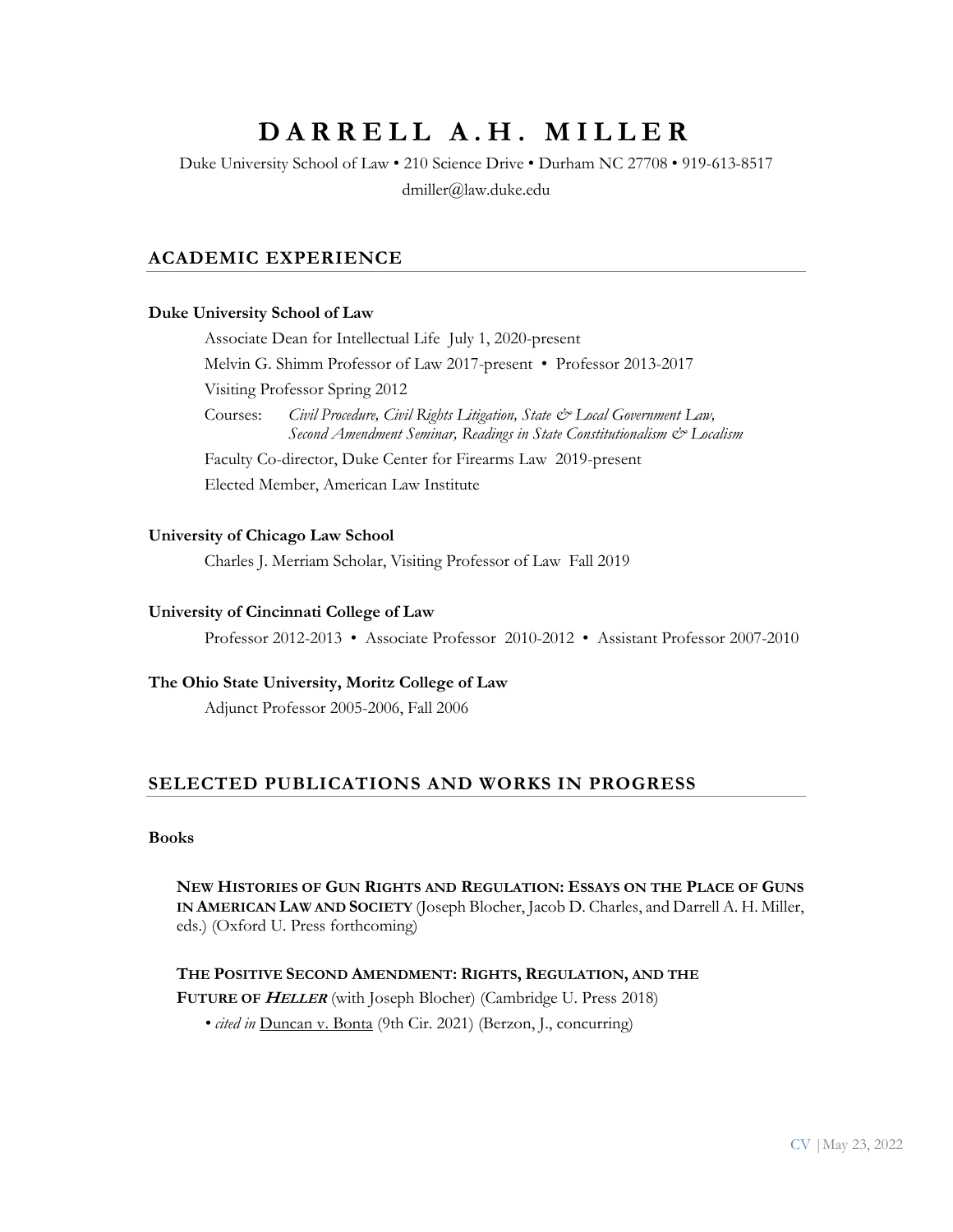## **Articles and Essays**

*Common Use, Lineage, and Lethality*,

55 **UNIVERSITY OF CALIFORNIA, DAVIS LAW REVIEW** (forthcoming 2022) (with Jennifer Tucker)

*Violence and Nondelegation*,

135 **HARVARD LAW REVIEW FORUM** (forthcoming 2022) (with Jacob D. Charles)

*Estoppel by Nonviolence*,

85 **LAW & CONTEMPORARY PROBLEMS** (forthcoming 2022)

*Second Amendment Equilibria*,

116 **NORTHWESTERN UNIVERSITY LAW REVIEW** 239 (2021)

*The City's Second Amendment*, 106 **CORNELL LAW REVIEW** 677 (2021) (with Dave Fagundes)

*Pointing Guns*,

99 **TEXAS LAW REVIEW** 1173 (2021) (with Joseph Blocher, Samuel Buell & Jacob D. Charles)

*Constitutional Conflict and Sensitive Places*,

28 **WILLIAM & MARY BILL OF RIGHTS JOURNAL** 459 (2019)

*Owning* Heller*,* 

1 **UNIVERSITY OF FLORIDA JOURNAL OF LAW & PUBLIC POLICY FORUM** 1 (2019) *reprinted* 30 **UNIVERSITY OF FLORIDA JOURNAL OF LAW & PUBLIC POLICY** 153 (2020) *• cited in* Vermont v. Misch (Vt. 2017)

*Self Defense, Defense of Others, and the State*, 80 **LAW & CONTEMPORARY PROBLEMS** 85 (2017)

*Institutions and the Second Amendment*,

66 **DUKE LAW JOURNAL** 69 (2016)

*• cited in* Bridgeville Rifle & Pistol Club v. Small (Del. 2017) (Strine, C.J., dissenting)

*What is Gun Control? Direct Burdens, Incidental Burdens, and the Boundaries of the Second Amendment*, 86 **UNIVERSITY OF CHICAGO LAW REVIEW** 295 (2016) (with Joseph Blocher)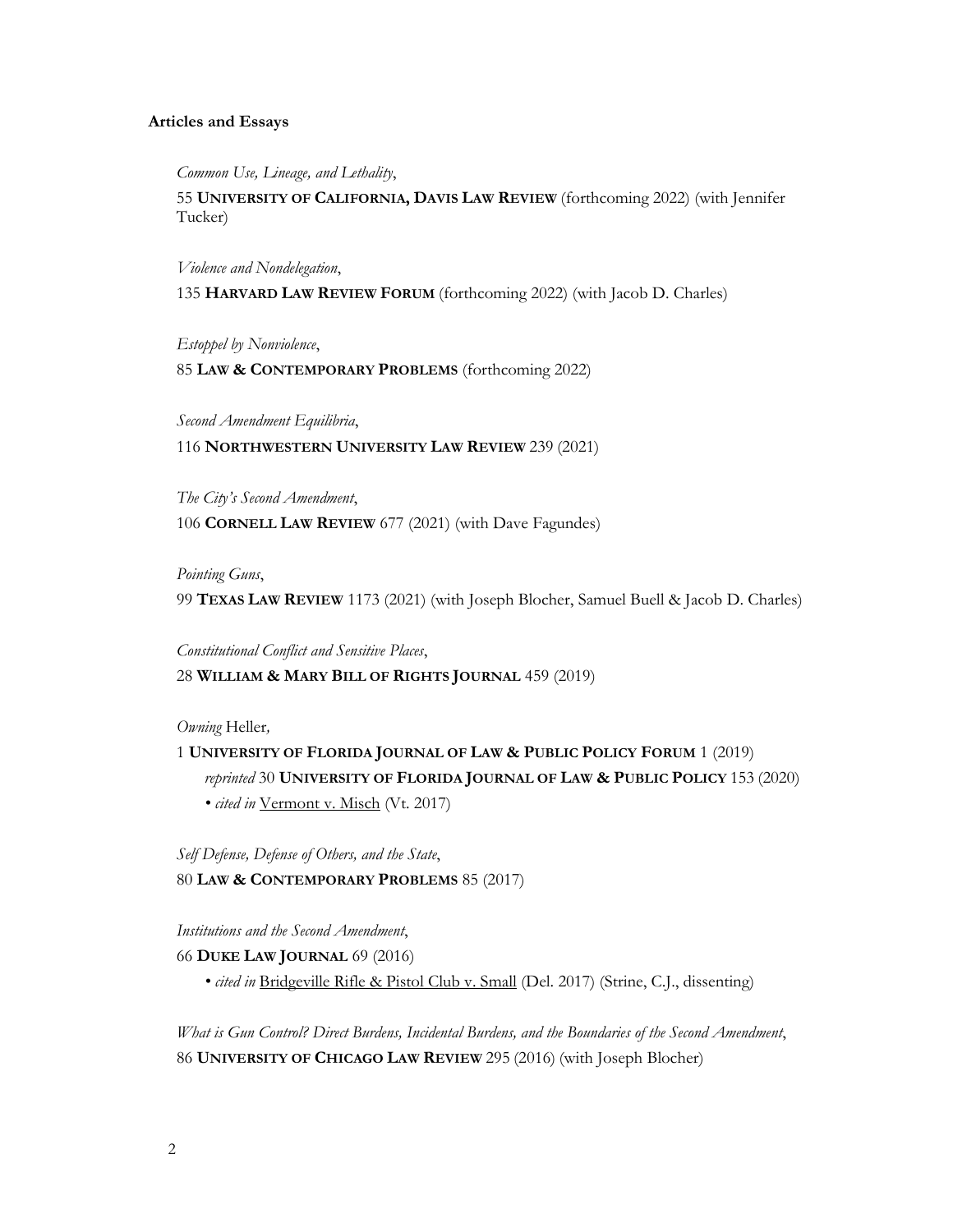*Continuity and the Declaration of Independence*, 89 **UNIVERSITY OF SOUTHERN CALIFORNIA LAW REVIEW** 601 (2016)

*Lethality, Public Carry, and Adequate Alternatives*,

53 **HARVARD JOURNAL ON LEGISLATION** 279 (2016) (with Joseph Blocher)

*Text, History, and Tradition: What the Seventh Amendment Can Teach Us About the Second*, 122 **YALE LAW JOURNAL** 852 (2013)

*• cited in* Silvester v. Becerra (U.S. 2018) (Thomas, J., dissenting from denial of cert.)

*The Thirteenth Amendment and the Regulation of Custom*, 112 **COLUMBIA LAW REVIEW** 1811 (2012)

*Racial Cartels and the Thirteenth Amendment Enforcement Power*, 100 **KENTUCKY LAW JOURNAL** 23 (2012)

*Guns, Inc.:* Citizens United*,* McDonald*, and the Future of Corporate Constitutional Rights*, 86 **NEW YORK UNIVERSITY LAW REVIEW** 887 (2011)

• *cited in* Korte v. Sebelius (7th Cir. 2013)

*Retail Rebellion and the Second Amendment*,

## 86 **INDIANA LAW JOURNAL** 939 (2011)

• *cited in* Heller v. District of Columbia (D.C. Cir. 2011) (Kavanaugh, J., dissenting)

*Guns as Smut: Defending the Home-Bound Second Amendment*,

109 **COLUMBIA LAW REVIEW** 1278 (2009)

• *cited in* McDonald v. City of Chicago (U.S. 2010) (Stevens, J., dissenting)

*White Cartels, the Civil Rights Act of 1866, and the History of* Jones v. Alfred H. Mayer Co., 77 **FORDHAM LAW REVIEW** 999 (2008)

## **Book Chapters and Edited Volume Contributions**

*Prohibitions on Private Armies in State Constitutions*,

in **NEW HISTORIES OF GUN RIGHTS AND REGULATION: ESSAYS ON THE PLACE OF GUNS IN AMERICAN LAW AND SOCIETY** (Joseph Blocher, Jacob D. Charles, Darrell A. H. Miller, ed.) (under contract Oxford U. Press)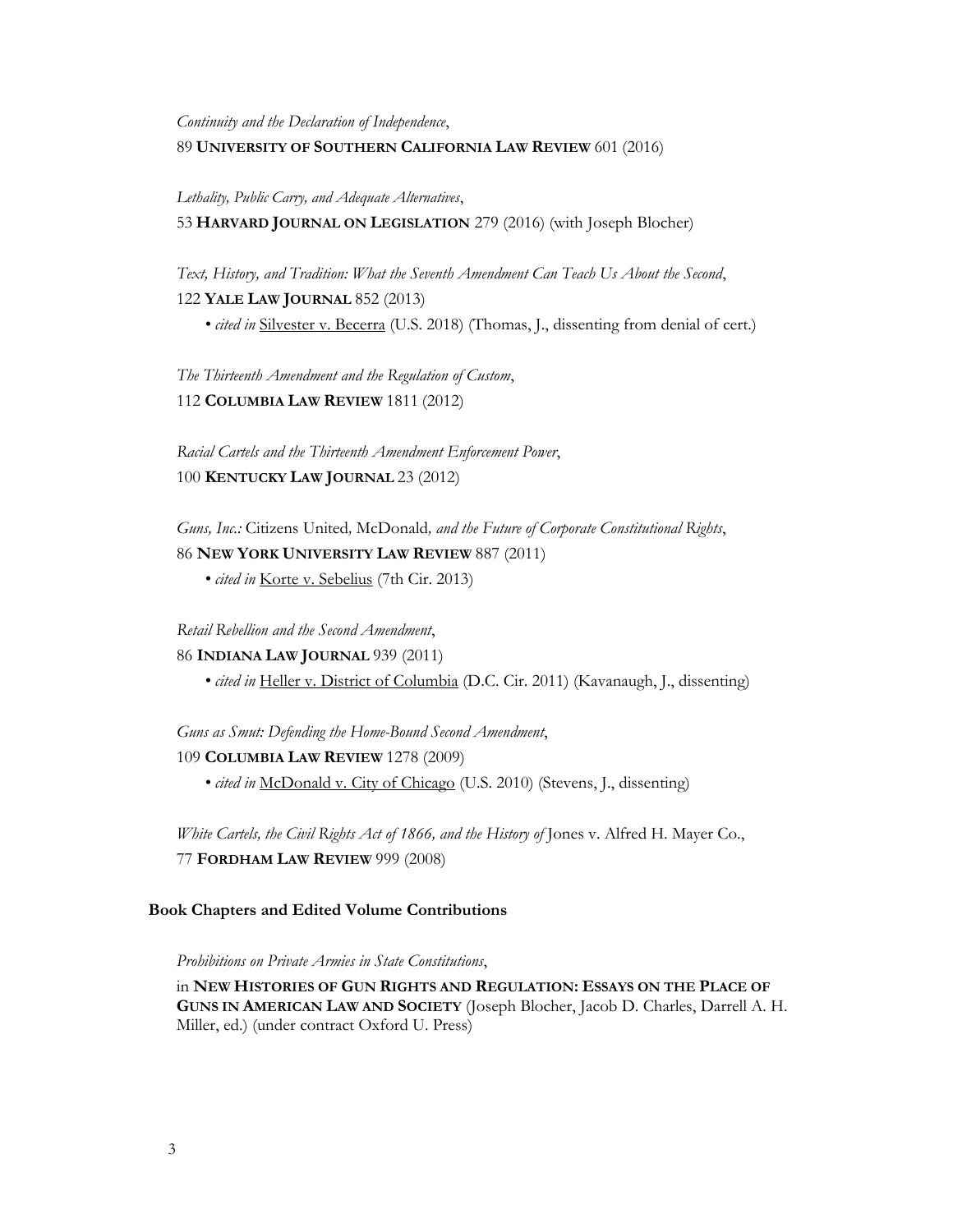*African Americans and the Insurrectionary Second Amendment*,

in BRENNAN CENTER FOR JUSTICE, **PROTESTS, INSURRECTION, AND THE SECOND AMENDMENT** (Eric Ruben, ed. 2021)

#### *The Expressive Second Amendment*,

in **GUNS IN LAW** (Austin Sarat, et al., ed.) (U. Mass. Press 2019)

*The Janus of Civil Rights Law,* 

in **THE GREATEST AND THE GRANDEST ACT: THE CIVIL RIGHTS ACT OF 1866 FROM RECONSTRUCTION TO TODAY** (Christian Samito, ed.) (S. Ill. U. Press 2018)

*A Thirteenth Amendment Agenda for the Twenty-First Century: Of Promises, Power and Precaution*,

in **THE PROMISES OF LIBERTY: THE HISTORY AND CONTEMPORARY RELEVANCE OF THE THIRTEENTH AMENDMENT** (Alexander Tsesis, ed.) (Columbia Univ. Press 2010)

## **Shorter Essays and Book Reviews**

#### *Tainted Precedent*,

74 **ARKANSAS LAW REVIEW** 291 (2021)

*response to* Mark R. Killenbeck, *Sober Second Thought?* Korematsu *Reconsidered,* 74 ARKANSAS LAW REVIEW 151 (2021)

*Constitutional Pronouns*,

### 27 **DUKE JOURNAL OF GENDER LAW & POLICY** 227 (2020)

*The Geography of a Constitutional Right: Gun Rights Outside the Home*,

83 **LAW AND CONTEMPORARY PROBLEMS** i-vii (2020) (with Joseph Blocher & Jacob D. Charles)

#### *Romanticism Meets Realism in Second Amendment Adjudication*,

#### 68 **DUKE LAW JOURNAL ONLINE** 33 (2018)

*response to* Eric Ruben & Joseph Blocher, *From Theory to Doctrine: An Empirical Analysis of the Right to Keep and Bear Arms After Heller*, 67 DUKE LAW JOURNAL 1433 (2018)

*Comments on an Amendment to Repeal the Natural Born Citizen Clause*,

#### 13 **DUKE JOURNAL OF CONSTITUTIONAL LAW & PUBLIC POLICY** 77 (2018)

*response to* Kevin C. Walsh, *The "Irish Born" One American Citizenship Amendment*, 13 DUKE JOURNAL OF CONSTITUTIONAL LAW & PUBLIC POLICY 57 (2018)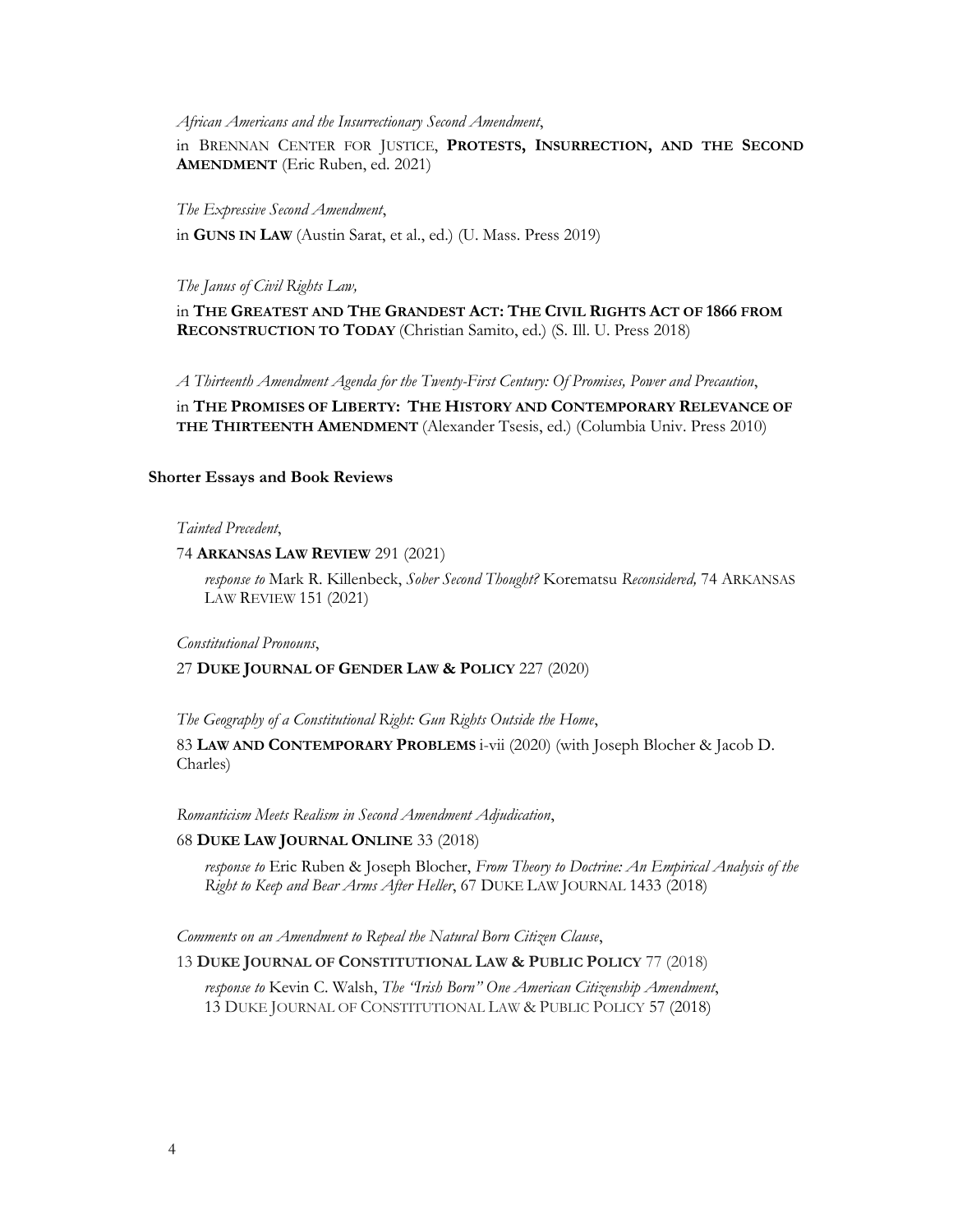*Dignity and Second Amendment Enforcement*,

## 74 **WASHINGTON & LEE LAW REVIEW ONLINE** 438 (2018)

*response to* William Araiza, *Arming the Second Amendment—And Enforcing the Fourteenth*, 74 WASHINGTON & LEE LAW REVIEW 1801 (2017)

*Fear and Firearms*,

#### 52 **TULSA LAW REVIEW** 553 (2017)

*reviewing* MICHAEL WALDMAN, THE SECOND AMENDMENT: A BIOGRAPHY (Simon & Schuster 2014) *and* 

FIRMIN DEBRABANDER, DO GUNS MAKE US FREE? DEMOCRACY AND THE ARMED SOCIETY (Yale 2015)

*The Thirteenth Amendment, Disparate Impact, and Empathy Deficits*, 39 **SEATTLE UNIVERSITY LAW REVIEW** 847 (2016)

*Second Amendment Traditionalism and Desuetude*,

## 14 **GEORGETOWN JOURNAL OF LAW & PUBLIC POLICY** 223 (2016)

*•* reprinted in *Annuaire International de Justice Constitutionnelle 2020* (2021)

*Book Review* of Ann Larabee*,* THE WRONG HANDS: POPULAR WEAPONS MANUALS AND THEIR HISTORIC CHALLENGES TO A DEMOCRATIC SOCIETY (Oxford 2015),

131 **POLITICAL SCIENCE QUARTERLY** 882 (2016)

Peruta*, the Home-Bound Second Amendment, and Fractal Originalism*,

## 127 **HARVARD LAW REVIEW FORUM** 238 (2014)

*Analogies and Institutions in the First and Second Amendments: A Response to Professor Magarian*, 91 **TEXAS LAW REVIEW SEE ALSO** 137 (2013)

*Book Review* of GLENDA GILMORE*,* DEFYING DIXIE: THE RADICAL ROOTS OF CIVIL RIGHTS, 1919-1950,

52 **AMERICAN JOURNAL OF LEGAL HISTORY** 379 (2012)

Iqbal *and Empathy,*  78 **UNIVERSITY OF MISSOURI-KANSAS CITY LAW REVIEW** 999 (2010)

#### **Newspaper, Magazine and Other Commentary**

*Conservatives Sound Like Anti-racists — When the Cause is Gun Rights*, **WASHINGTON POST** (October 27, 2021)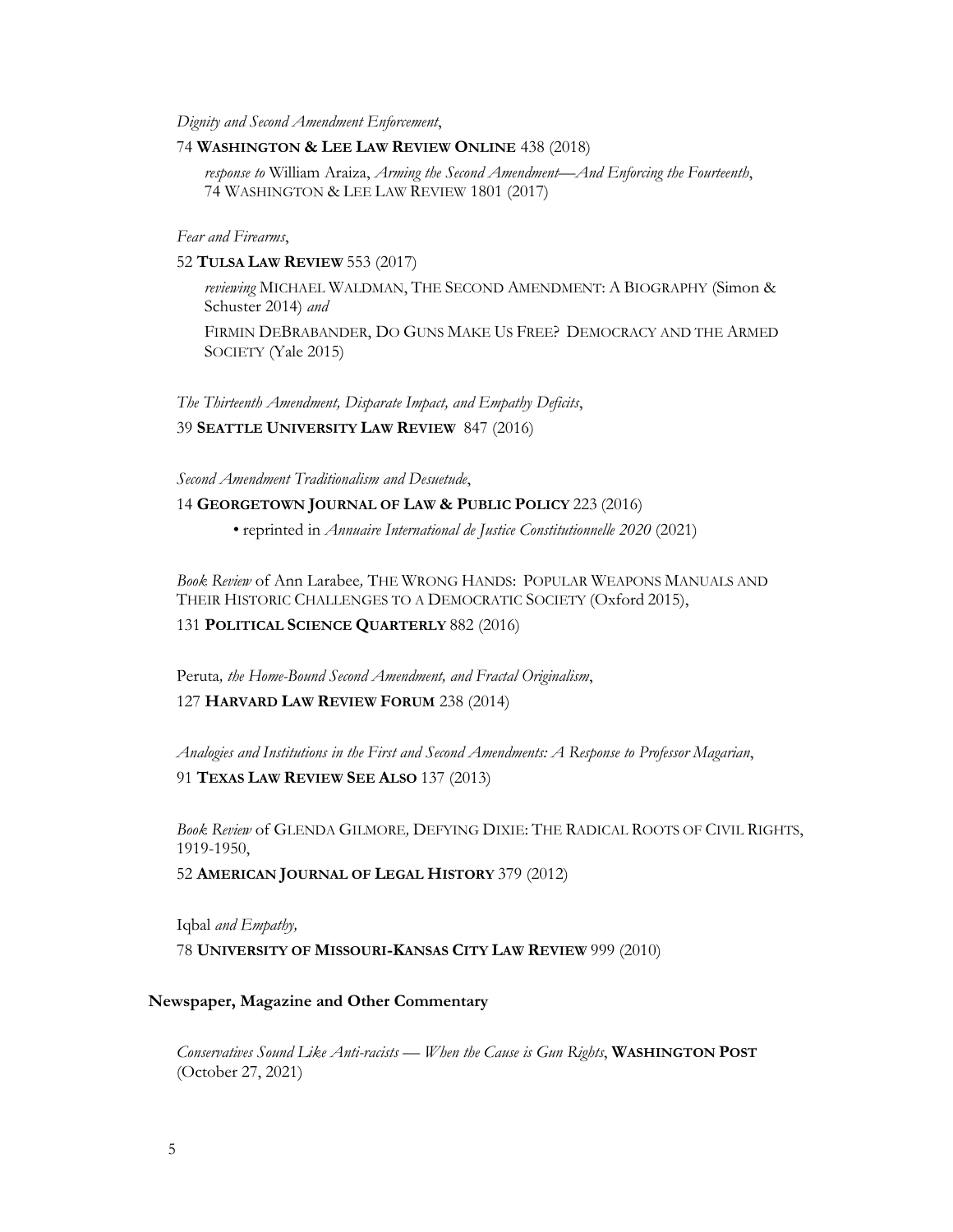*SCOTUS Taking Up 2nd Amendment Case Could Mean Cuts To Broad Swaths Of Gun Regulation*, **TALKING POINTS MEMO** (April 29, 2021) (with Joseph Blocher)

*"Lineal Descendant" Analysis in Second Amendment Litigation*, **HARVARD LAW REVIEW BLOG** (April 7, 2021)

*How to Safeguard Progressive Legislation Against the Supreme Court: Poison Pills*, **WASHINGTON POST** (October 26, 2020) (with Aziz Huq)

*Gun Laws Were Meant to Ban Private Militants. Now, Our Hands are Tied*, **WASHINGTON POST** (September 2, 2020)

*A Simplistic Interpretation of "Defund the Police" May Embolden Vigilantes*, **NEWSDAY** (June 20, 2020)

*Guard These True Monuments to Martin Luther King Jr.*, **NEWSDAY** (March 31, 2018)

*The Second Amendment and Second-Class Rights*, **HARVARD LAW REVIEW BLOG** (March 8, 2018)

## **EDUCATION**

## **Harvard Law School 2001**

J.D. *cum laude* Notes Editor, Harvard Law Review

## **Oxford University 1997 (2002)**

B.A. Modern History & English M.A. (Oxon.) **British Marshall Scholar 1995-1997**

#### **Anderson University 1994**

B.A. *summa cum laude* English & Education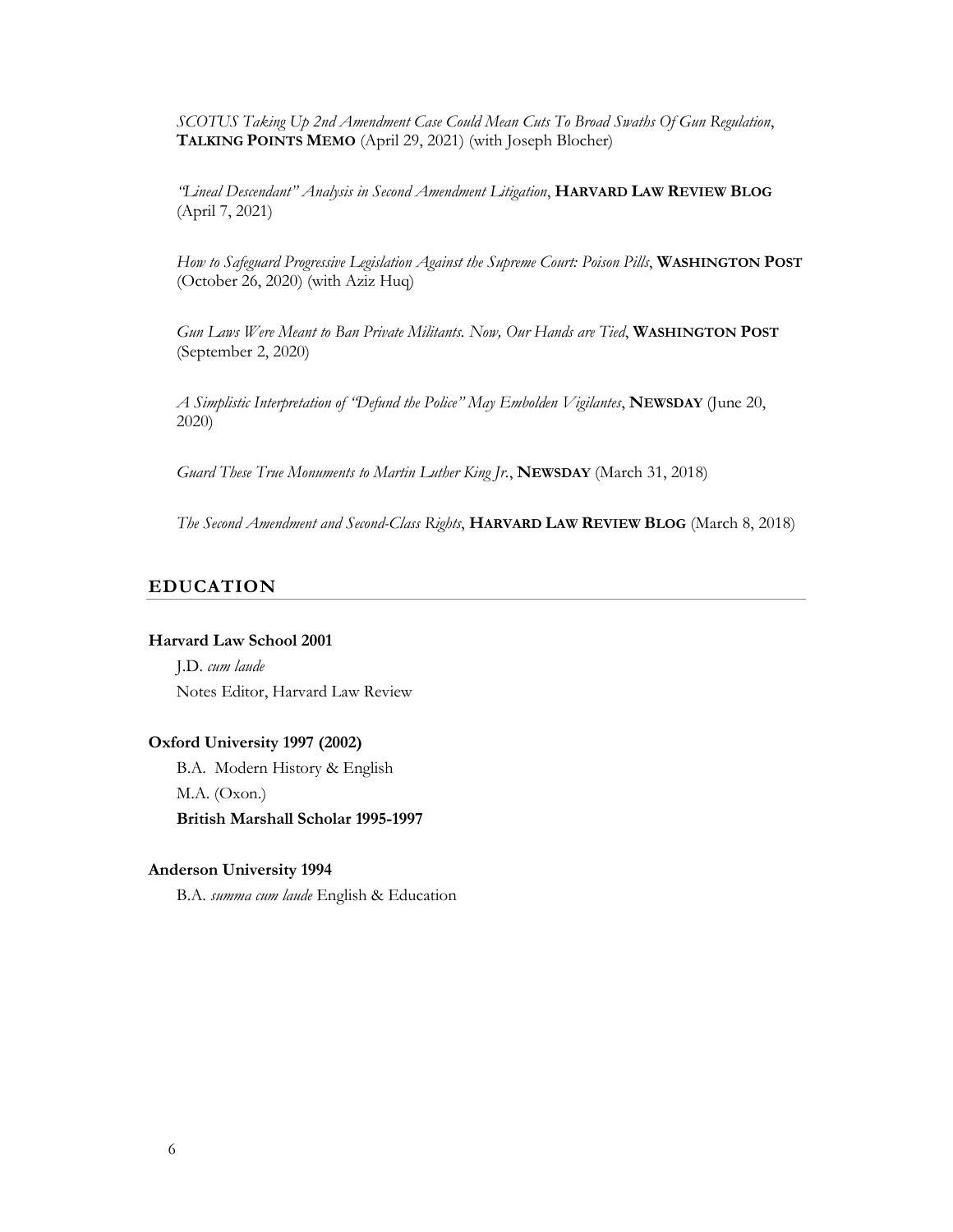# **PROFESSIONAL EXPERIENCE**

## **Vorys, Sater, Seymour and Pease LLP**, Litigation Associate 2002-2007

• Practiced in areas of appellate advocacy and complex commercial litigation including MDL, class action, and civil fraud litigation

## **Hon. R. Guy Cole, Jr., U.S. Court of Appeals for the Sixth Circuit**, Law Clerk 2001-2002

# **SELECTED PRESENTATIONS**

Presenter, "Estoppel by Nonviolence," St. John's University School of Law Faculty Workshop (March 2022)

Panelist, "Violence and Non-Delegation," Guns, Violence and Democracy, Harvard Law School, Cambridge, MA (March 2022)

Moderator, Privatizing the Gun Debate, Duke Law School, Durham, NC (March 2022)

Moderator, Race and Guns, Duke Law School, Durham, NC (Nov. 2021)

Panelist, Loyola University Chicago School of Law/George Washington University Law School, 12th Annual Constitutional Law Colloquium, Washington, DC (Nov. 2021)

Panelist, "The 2nd Amendment at the Supreme Court: '700 Years of History' and the Modern Effects of Guns in Public (Oct. 2021)

Panelist, "Guns vs. Speech: Does the 2nd Amendment Threaten the 1st?," Brennan Center for Justice (Sept. 2021)

Moderator, "Corpus Linguistics and the Second Amendment," Duke Law School, Duke Center for Firearms Law (June 2021)

Moderator, "Second Amendment and the Monopoly of Violence," Duke Law School (Apr. 2021)

Moderator, "The Future of Qualified Immunity," Duke Law School, Duke Journal of Constitutional Law & Public Policy Symposium (Apr. 2021)

Presenter, "Second Amendment Equilibria," Indiana University Workshop (Feb. 2021)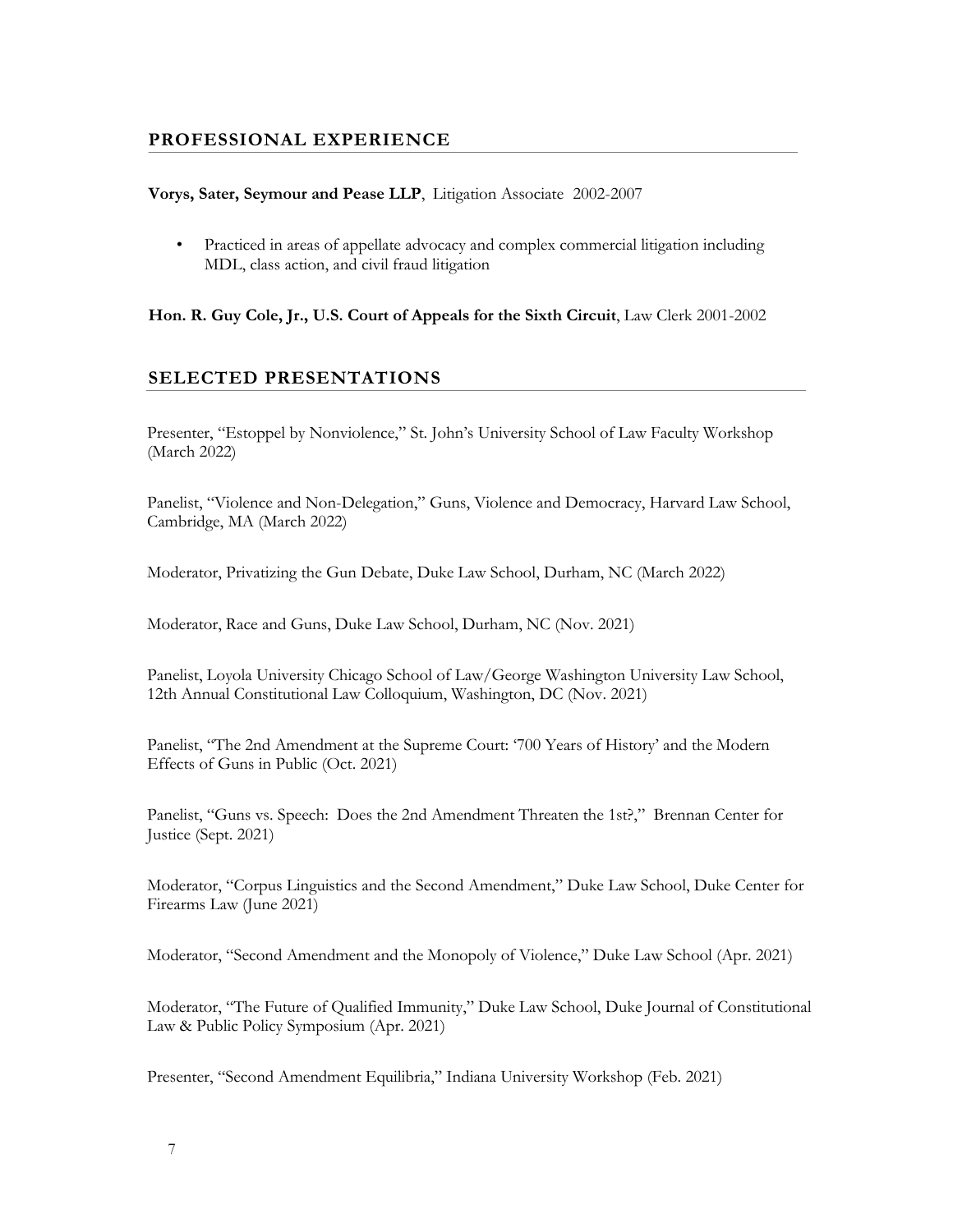Presenter, "Second Amendment Equilibria," University of Arizona Workshop (Feb. 2021)

Panelist, "Second Amendment Equilibria," Constitutional Law Workshop, Loyola Law School Chicago (Nov. 2020)

Symposium Panelist, "The Second Amendment's Next Chapter," Northwestern University (Oct. 2020)

Panelist, "Policing in America: Past and Present," Duke University, Durham, NC (July 2020)

Presenter, The University of Chicago Symposium on Gun Violence, Chicago, Ill. (Mar. 2020)

Debater, 36th Annual Jefferson B. Fordham Debate, S.J. Quinney College of Law, University of Utah, Salt Lake City, Utah (Sept. 2019)

Presenter, "Cities and Constitutional Change," Amending America's Unwritten Conference, Boston College, Boston, Ma. (May 2019)

Panelist, "Gun Violence: Law, Politics, and Public Policy," Marshall M. Criser Distinguished Symposium at the University of Florida, Gainesville, Fla. (Apr. 2019)

Speaker, "History of Gun Rights and Regulations," National History Center, Congressional Briefing, Washington, D.C. (March 2019)

Panelist, "Bill of Rights Journal Symposium: Constitutional Rights: Intersections, Synergies, and Conflicts," Williamsburg, Va. (March 2019)

Conference Organizer and Panelist, "Reconstruction," Duke University Law School (March 2019)

Keynote Speaker (with Joseph Blocher), "The Second Amendment as Positive Law," The Second Amendment 228 Years Later, Annual Law & Society Symposium, Charleston Law Review/Riley Institute at Furman, Charleston, S.C. (Feb. 2019)

Panelist, "Judicial Courage, Judicial Heroes and the Civil Rights Movement," AJEI/ECAPI 2018 Summit, Atlanta, Ga. (Nov. 2018)

Speaker, "Fourteenth Amendment Sesquicentennial – Origins, Evolution, and Enduring Relevance," National Bar Association, 93d Annual Judicial Convention, New Orleans, La. (Aug. 2018)

Presenter, "Enforcing a Bill of Rights: Lessons from the American Experience," W.G. Hart Legal Workshop, London, UK (June 2018)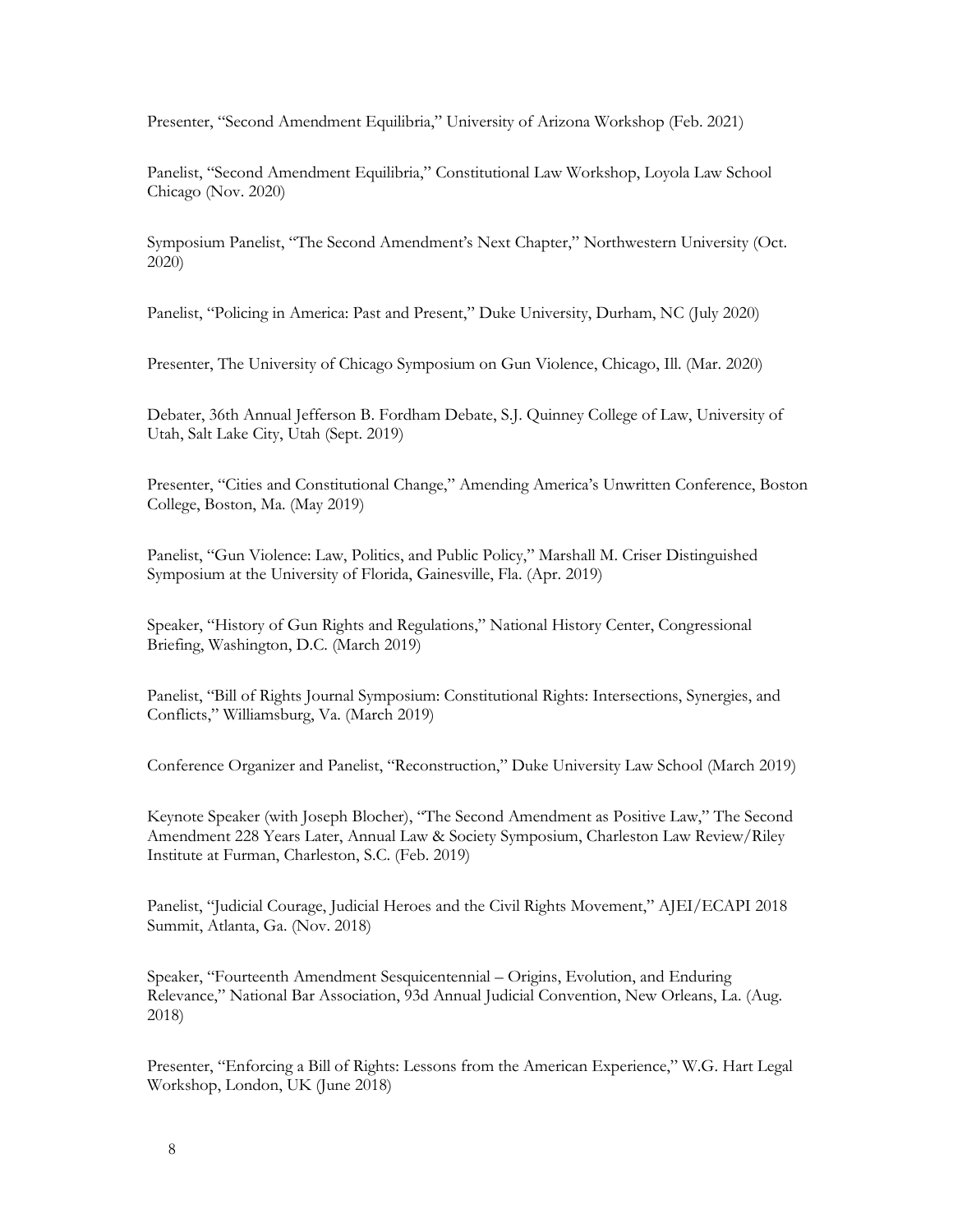Speaker, "Fourteenth Amendment Sesquicentennial – Origins, Evolution, and Enduring Relevance," Judges Retreat, U.S. District Court for the District of Minn. (June 2018)

Panelist, "The Story of the Fourteenth Amendment and America's Second Founding," National Constitution Center, Philadelphia, Pa. (April 2018)

Panelist, "The Tenth Anniversary of *Heller*," Teleforum Federalist Society, Criminal Law & Procedure Practice Group (April 2018)

Panelist, "The Second Amendment and Second Class Rights," Southern Illinois University School of Law, Carbondale, Ill. (April 2018)

Panelist, "American Universities, Monuments, and the Legacies of Slavery," Provost Symposium, Duke University (March 2018)

Speaker, "The Positive Second Amendment," Simon Lecture, Loyola University School of Law, Chicago, Ill. (March 2018)

Speaker, "The Civil Rights of 1866," Duke BLSA Black History Month Series, Duke Law School (Feb. 2018)

Moderator, "Guns in American Society," Shasha Seminar for Human Concerns, Wesleyan University, Middletown, Conn. (Oct. 2017)

Speaker, "The Positive Thirteenth Amendment," American Constitution Society Constitution Day Address, Duke Law School (Sept. 2017)

Moderator, "Religious Commitment and the Profession," Duke Law School (Sept. 2017)

Panelist, "Section 1983 & Qualified Immunity," Federal Judicial Center, Cleveland, Ohio (May 2017)

Panelist, "Counteracting Islamophobia: Rights, Policy, and Next Steps," Duke Law School (Feb. 2017)

Moderator, "Class Action Settlement Conference," Center for Judicial Studies, San Diego, Calif. (Oct. 2016)

Panelist, "Guns and the Supreme Court: The Influence of History," Aspen Institute, Washington D.C. (Sept. 2016)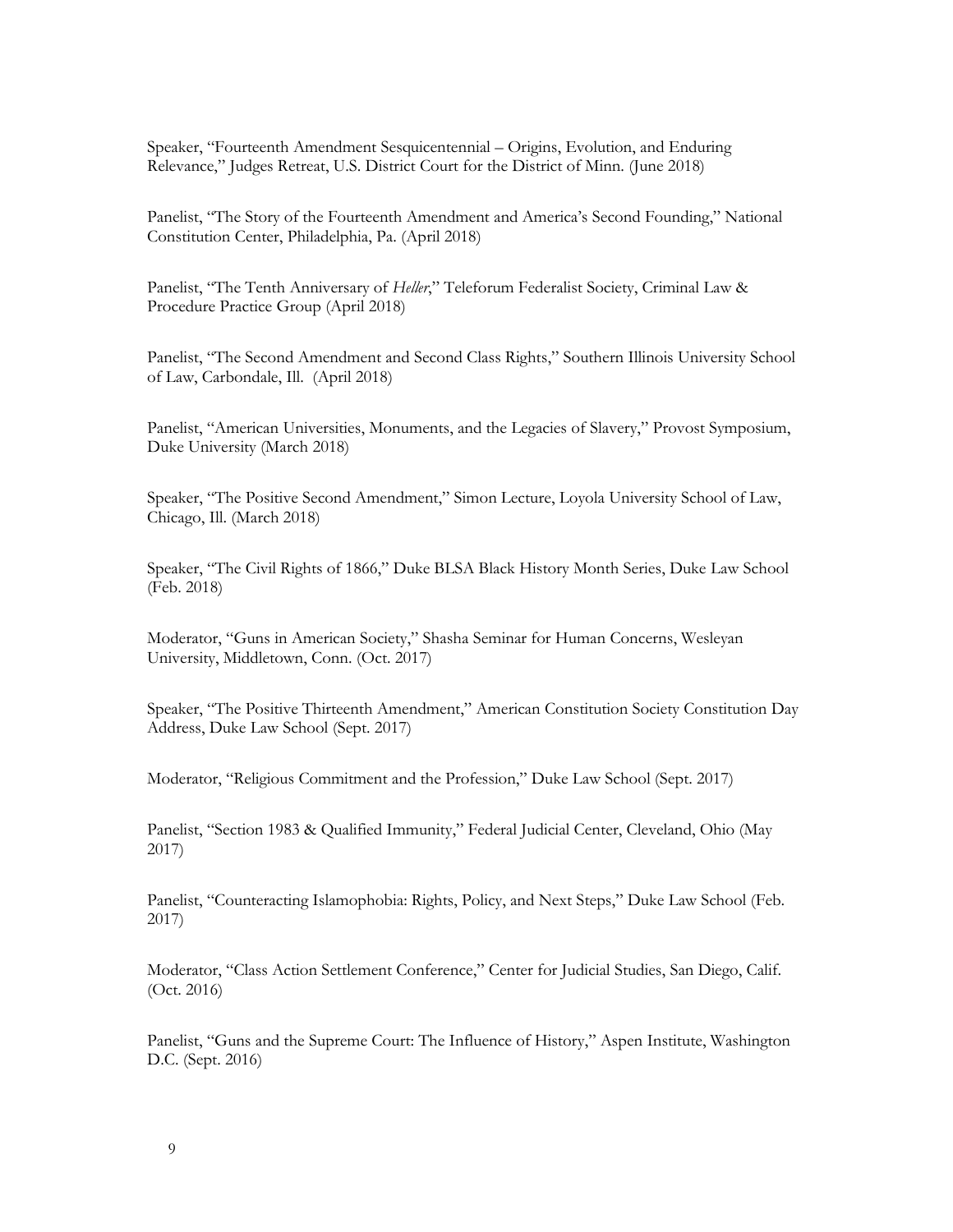Debater, "The Second Amendment Should Be Amended," Berkeley Forum, University of California (Aug. 2016)

Organizer, with Joseph Blocher and Eric Ruben of the Brennan Center for Justice, "The Second Generation of Second Amendment Law and Policy," NYU/Brennan Center (April 2016)

Panelist, "Gun Control: Past, Present and Future," Duke Law School (March 2016)

Organizer, Panel Honoring Justice Antonin Scalia, Duke Law School (Feb. 2016)

Organizer and Panelist, "The Thirteenth Amendment and Civil Rights: A Celebration of 150 Years," Duke Law School (Nov. 2015)

Panelist, "Protecting the Right to Bear Arms: History and Challenges," Heritage Foundation/Georgetown Law Center, Washington, D.C. (Nov. 2015)

Presenter, "The Declaration of Independence as a Continuity Tender," at "The Declaration of Independence and the Nation that Followed," National Constitution Center, Philadelphia, Pa. (April 2015)

Panelist, "Race and Firearms: A Conversation with Historian Clayton Cramer and Duke Law Professor Darrell Miller," Duke Law School (April 2015)

Moderator, "Pluralism in the Private Sector," Duke Law School (Feb. 2015)

Coordinator, Moderator, and Panelist, "Teach-In on Policing, Civil Rights, and Race," Duke Law School (Feb. 2015)

Presenter, "The City as a Self-Defense Institution," The Fordham Comparative Urban Law Conference, London, England (June 2014)

Panelist, "Preventing Gun Violence: The Problem, Solutions, and What the Second Amendment Allows," ABA/William Mitchell Law School, St. Paul, Minn. (June 2014)

Presenter, "Second Amendment Institutions," Brooklyn Law School Workshop (April 2014)

Moderator, "Hobby Lobby, Healthcare and Religious Expression," Duke Law School (March 2014)

Presenter, "Guns and Roses: The Past, Present, and Future of Firearm Rights and Regulations in North Carolina," North Carolina Bar Association CLE Program (March 2014)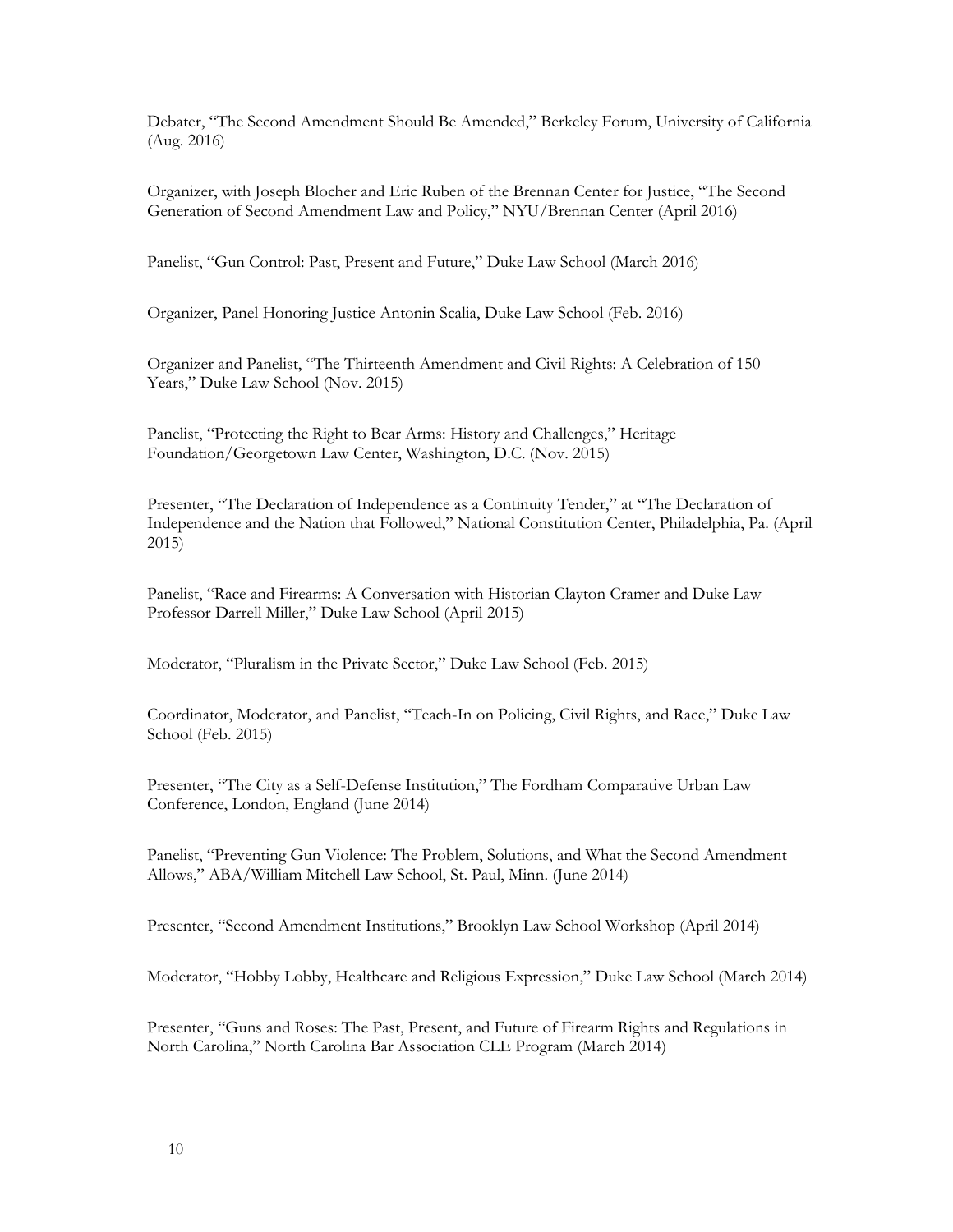Panelist, "Locked & Loaded: Charlotte Law Review's Symposium on Gun Rights and Gun Control," Charlotte Law School (March 2014)

Panelist, "Second Amendment Traditionalism and Desuetude," Duke Law School Roundtable on Custom, Convention, and Tradition in Constitutional Law (Nov. 2013)

Presenter, "A Meditation on the Thirteenth Amendment as Redemption," University of Houston Law School Colloquium (Feb. 2013)

Presenter, "The Second Amendment in Theory and Practice," Harold Schott Scholarship Award Lecture, University of Cincinnati (Nov. 2012)

Presenter, University of Chicago Law School Public Law and Legal Theory Workshop (Sept. 2012)

Presenter, "Historical Tests, (Mostly) Unbalanced Rights, and What the Seventh Amendment Can Teach Us About the Second," Seton Hall Law School Colloquium (March 2012)

Presenter, "The Thirteenth Amendment and the Regulation of Custom" Symposia on the Thirteenth Amendment: Meaning, Enforcement, and Contemporary Implications, Columbia Law School (Jan. 2012)

# **EDUCATIONAL AND CIVIC ACTIVITIES**

Duke University Review Committee for Dean Kerry Abrams (2021)

Faculty Director, A.B. Duke Memorial Scholarship (2018-2021)

Office of University Scholars and Fellows, Duke University (2015-present) Faculty consultant for Rhodes, Marshall & Mitchell scholarships

University Judicial Board (2019-2021; Chair 2021-present)

Advisor, Duke Journal of Constitutional Law & Public Policy (2015-present)

Entry Level Appointments Committee, Duke Law School (2016-2017, 2017-2018, Chair 2018-2019, ex-officio 2020-2021, 2021-2022)

Lateral Appointments Committee, Duke Law School (2013-2104, 2014-2015, 2015-2016)